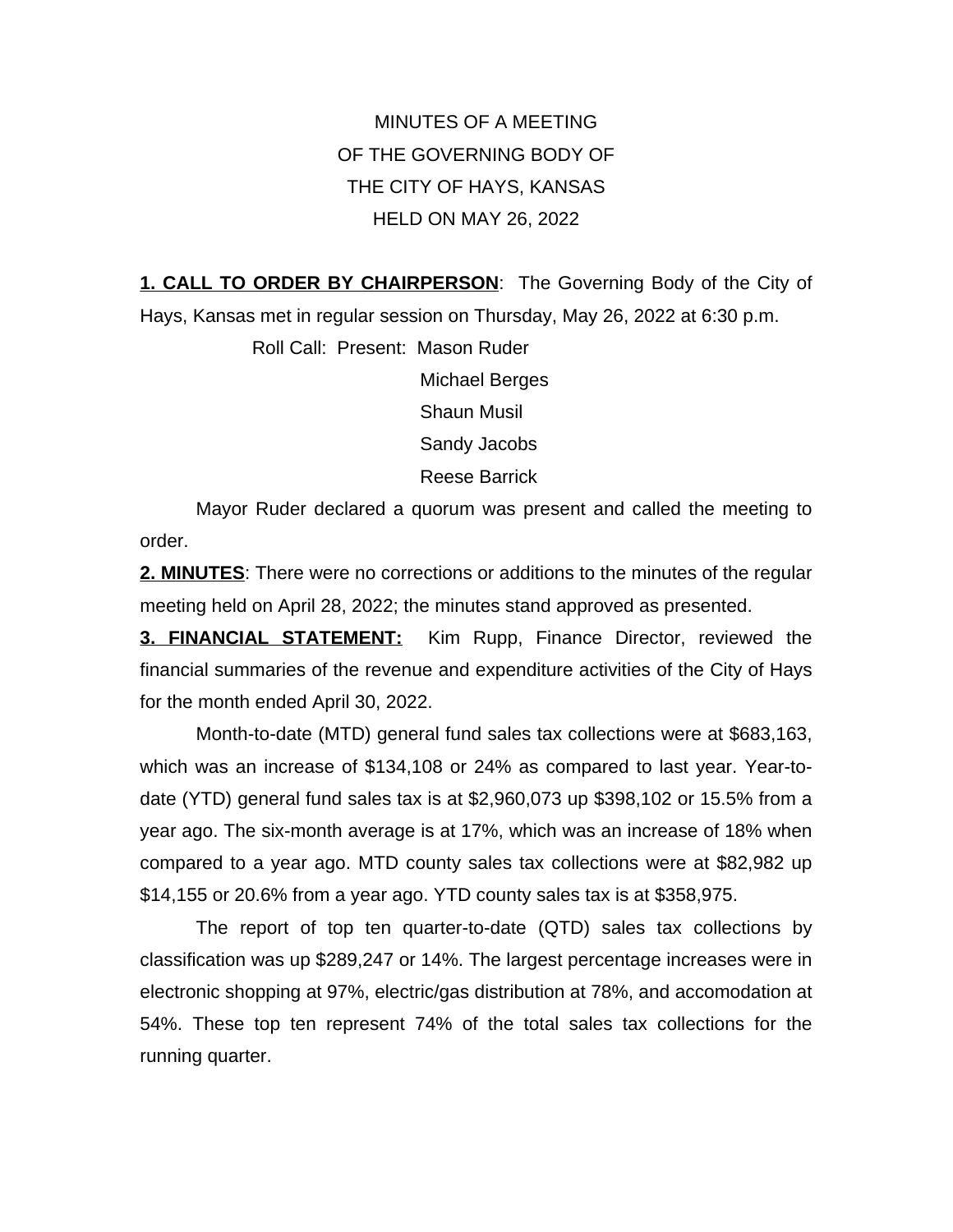The portfolio of certificates of deposit on April 30, 2022 totaled \$6,000,000 with a weighted average interest rate of .05% down .01% from a year ago. The total par value of the US Treasuries is \$57,454,000 with a weighted average yield to maturity of .43% up .37% from a year ago. The total balance of the Money Market account on April 30, 2022 was \$3,500,000 with a current yield of .05%. Total investments are up \$10,041,336.

Shaun Musil moved, Michael Berges seconded, to approve the Financial Report for the month of April 2022 as presented.

> Vote: Ayes: Mason Ruder Michael Berges Shaun Musil Sandy Jacobs Reese Barrick

**ADD ON ITEM: RECOGNITION OF SERGEANT JASON BONCZYNSKI**: Don Scheibler, Police Chief, presented Sergeant Jason Bonczynski a Life Saving Award from the American Police Hall of Fame for his life saving actions on March 23, 2022. Sergeant Bonczynski responded to a call of a four-week-old premature baby not breathing. Sergeant Bonczynski entered the home and found that the infant was unresponsive and still not breathing. Sergeant Bonczynski immediately began giving CPR. After nearly three minutes of CPR the child began to show signs of life. By the time EMS arrived on scene the child was breathing on his own. The child was transported to Hays Medical Center and later life watched to Wesley Medical Center in Wichita. The infant child, Brixton, is doing much better and is now at home with his parents, Zachary and Amber Binder. Brixton and his family attended the award presentation.

**4. CITIZEN COMMENTS**: Craig Pallister, USD 489 School Board Member, thanked the citizens of Hays, the City Commission, and everyone that supported the school bond issue.

**5. CONSENT AGENDA**: There were no items on the Consent Agenda for consideration.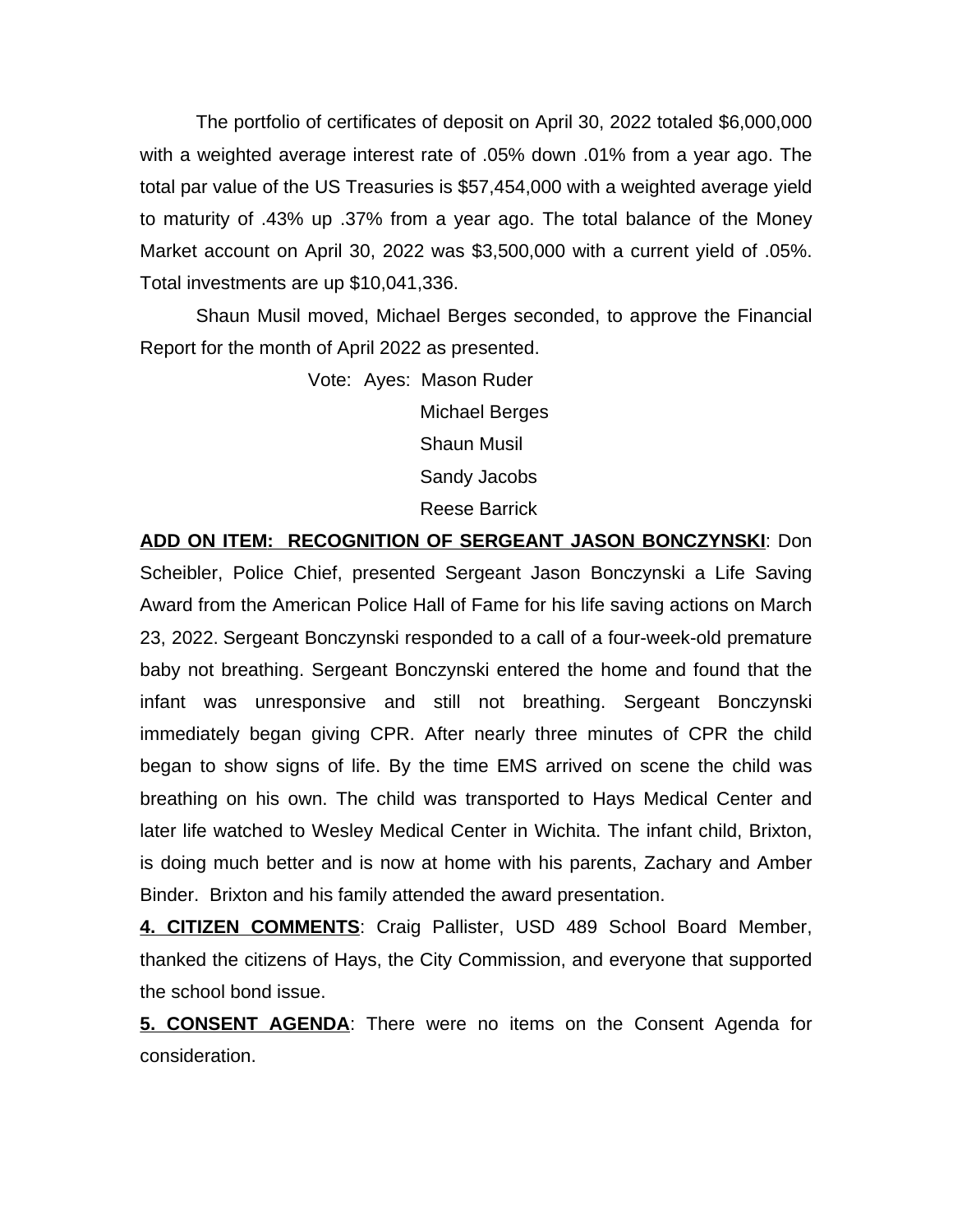## **NEW BUSINESS**

**6. 2022 STATE LEGISLATIVE SESSION REVIEW:** Senator Rick Billinger, provided an update on the 2022 State Legislative Session. Senator Billinger discussed funding for KPERS, mental health, and housing, deferred maintenance at universities, and inflation.

Commissioner Barrick shared his opinion on things that can be done to help prevent school shootings.

Commissioner Berges stated he believes special education should be funded fully. He noted that in Hays one in six students have an Individualized Education Plan (IEP). He added that it is important to help students with Intellectual Developmental Disabilities (IDD) early in their childhood to get them the help they need.

**7. 2021 AUDIT:** As required by Kansas Statute, the City of Hays hires an outside firm to conduct an annual audit of City finances. The audit represents an unbiased opinion of business practices and the financial soundness of all City funds.

Kim Rupp, Director of Finance, thanked his staff, Lori Hertel, Brenda Kitchen, Jami Breit, Shanna Koster, and Brenda Dechant for all they do to ensure a clean audit.

Melissa Romme and Jami Benyshek of Adams Brown presented the 2021 Audit to the Commission, noting there were no significant findings.

Sandy Jacobs moved, Reese Barrick seconded, to accept the 2021 Audit for the City of Hays as presented by Adams Brown.

> Vote: Ayes: Mason Ruder Michael Berges Shaun Musil Sandy Jacobs Reese Barrick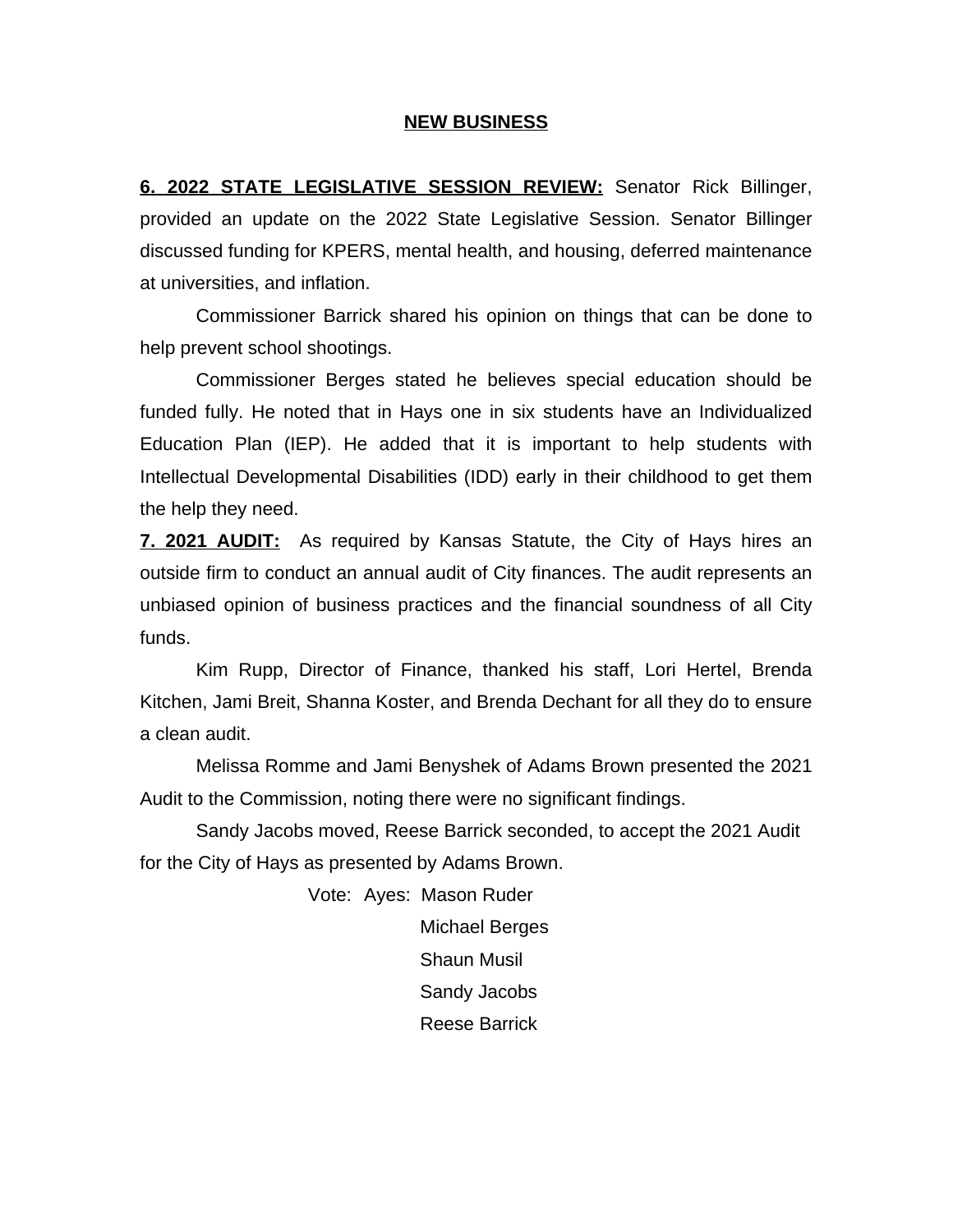**8. OUTDOOR DINING IN THE PUBLIC RIGHT-OF-WAY POLICY:** Collin Bielser, Assistant City Manager, reported that at the April 21st work session, the City Commission deliberated the various policy issues associated with implementing a streatery program. The topics discussed included rules and regulations regarding alcohol consumption, location, footprint, use, structural and safety requirements, as well as insurance requirements. The Commission came to consensus on many of these policy considerations. At the May 19th work session, a draft policy was presented for further review. From that discussion, two additional adjustments were made, modification of allowable materials and specification of reapplication procedures if the streatery structures are not permanent fixtures for the duration of the allowable season.

Mr. Bielser stated that alcohol allowance will mirror State law and Alcohol, Beverage Control (ABC) rules will be followed. Only restaurants and bars may participate in the program.

Sidewalk Café and Streatery sections were created within the policy. Businesses may offer one or both options.

## Sidewalk Café Highlights:

- Allowed year round
- Only located where restaurants/bars abut a public sidewalk and cannot offer outdoor dining on private property
- Permanent or attached structural barriers are not allowed, unless authorized

**Streatery Highlights:** 

- Allowed from April 1st to October 31st
- Allowed where off-street parking is not available and where access to private property does not exist
- May use one full parking stall
- May be constructed directly on pavement or platform
- Must provide ADA access
- Stormwater must be able to flow without obstruction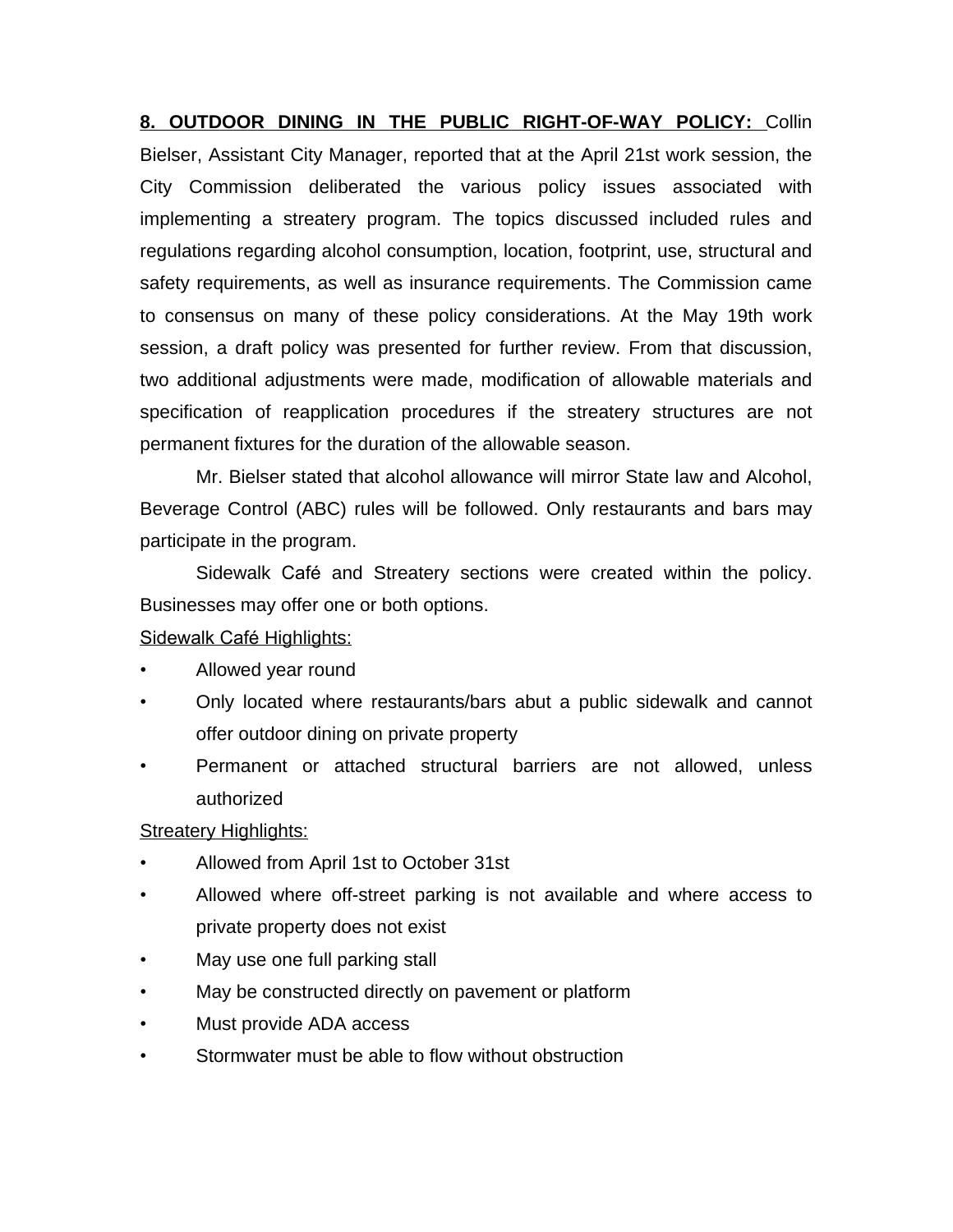• Barrier walls must be a minimum of three feet measured from sidewalk grade

• Planters and decorative elements are encouraged

Mr. Bielser also reviewed the permitting process and insurance requirements.

Sandy Jacobs moved, Michael Berges seconded, to approve the Outdoor Dining in the Public Right-of-Way Policy, for purposes of discussion.

Commissioner Jacobs stated that she has not talked to anyone in the community that has shown interest in streateries. She proposed that the streatery portion be removed from the policy and to approve the policy for Sidewalk Cafés only.

The Commissioners agreed that it makes more sense at this time to leave the streatery portion out of the policy due to lack of interest and to simply allow sidewalk cafés.

Sandy Jacobs moved, Michael Berges seconded, to amend her motion to strike the streatery portion of the Outdoor Dining in the Public Right-of-Way Policy.

> Vote: Ayes: Mason Ruder Michael Berges Shaun Musil Sandy Jacobs Reese Barrick

**9. ORDINANCE REGARDING STREET SALES, PUBLIC DRINKING, AND PUBLIC POSESSION:** Collin Bielser, Assistant City Manager, stated that in order to implement a Sidewalk Café Program and allow alcohol on the public right-of-way, it will require change in the municipal code. The current code regulation states you cannot have alcohol or CMB in a public place except in City Parks. The new ordinance would amend the City's current municipal code to allow street sales, public drinking, and public possession of alcoholic liquor and cereal malt beverages on the public right-of-way, provided certain requirements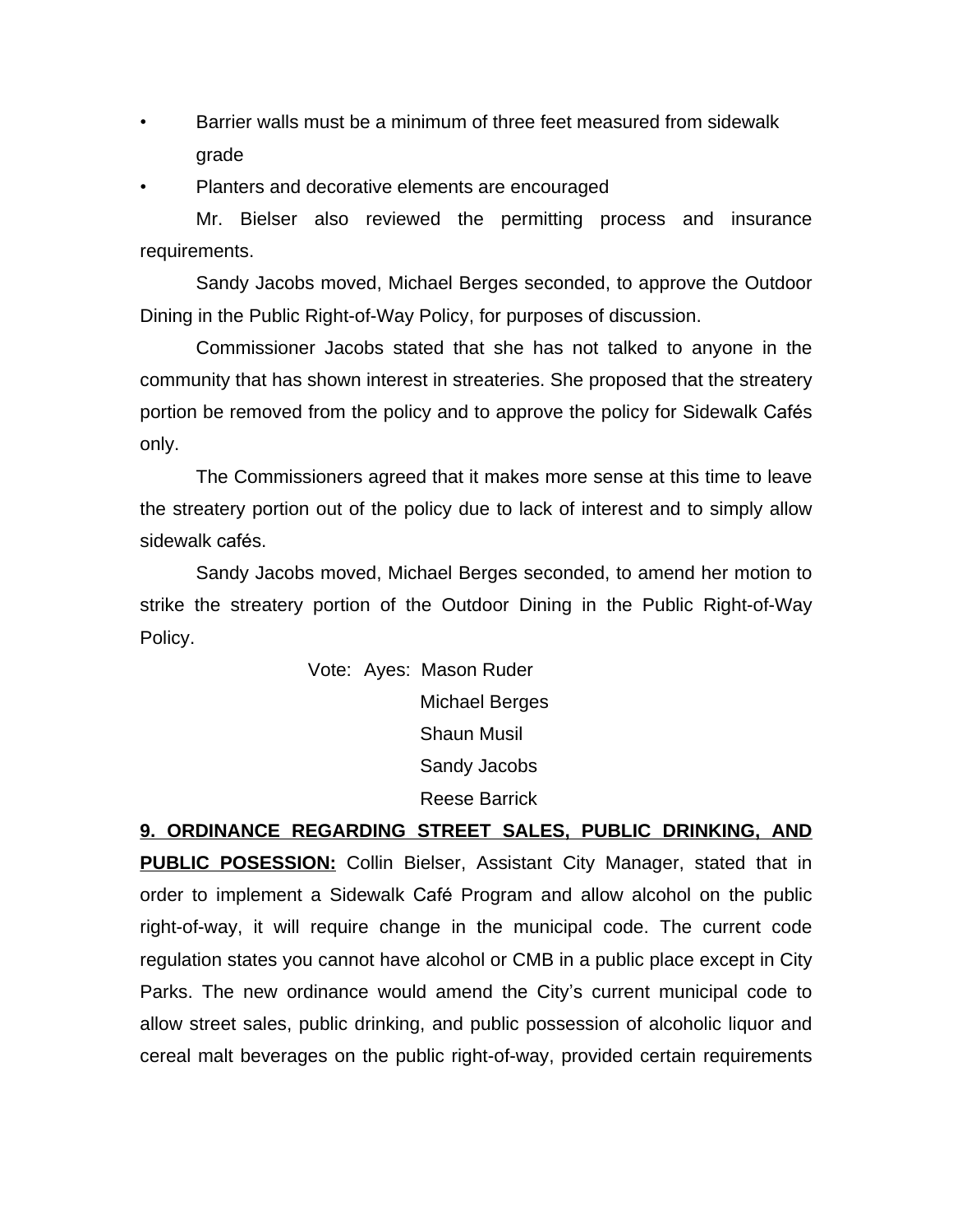are met. The ordinance also clarifies the hours of operation and season that could occur.

Mr. Bielser clarified that any wordage in the ordinance that refers to a streatery is not in effect because streateries are not included in the Outdoor Dining in the Public Right-of-Way Policy.

Sandy Jacobs moved, Michael Berges seconded, to approve Ordinance No. 4009 amending Chapter 14 of the City of Hays, Kansas, Municipal Code, by modifying Article II, Division 5, Sections 14-141 and 14-143, regarding street sales, public drinking, and public possession.

Commissioner Musil clarified that this ordinance would apply to anywhere in the community, not just downtown. Mr. Bielser stated it would apply to anywhere in the community as long as it meets the geographic requirements in the policy.

> Vote: Ayes: Mason Ruder Michael Berges Shaun Musil Sandy Jacobs Reese Barrick

**10. SOLID WASTE EQUIPMENT BUILDING – AWARD OF BID:** Jesse Rohr, Director of Public Works, reported that the 2022 Budget included \$160,000 for the construction of a vehicle and polycart storage building for the Solid Waste Division. The current Solid Waste Facility was constructed to house three refuse trucks, the number of trucks in the Solid Waste fleet when the facility was built in 2000. Since that time, the fleet has grown to six trucks (two recycling, three automated, and one roll-off) and the current building cannot adequately house the trucks.

Three qualified bids were opened on May 3, 2022. Bids were required to include a minimum 40' x 90' insulated building with concrete floor, four 14' x 14' overhead doors with electric openers, one walk-through door, and exterior concrete adjacent to the overhead doors. The low bidder, QSI, LLC, whose bid came in at \$155,280, has completed many projects for the City, including several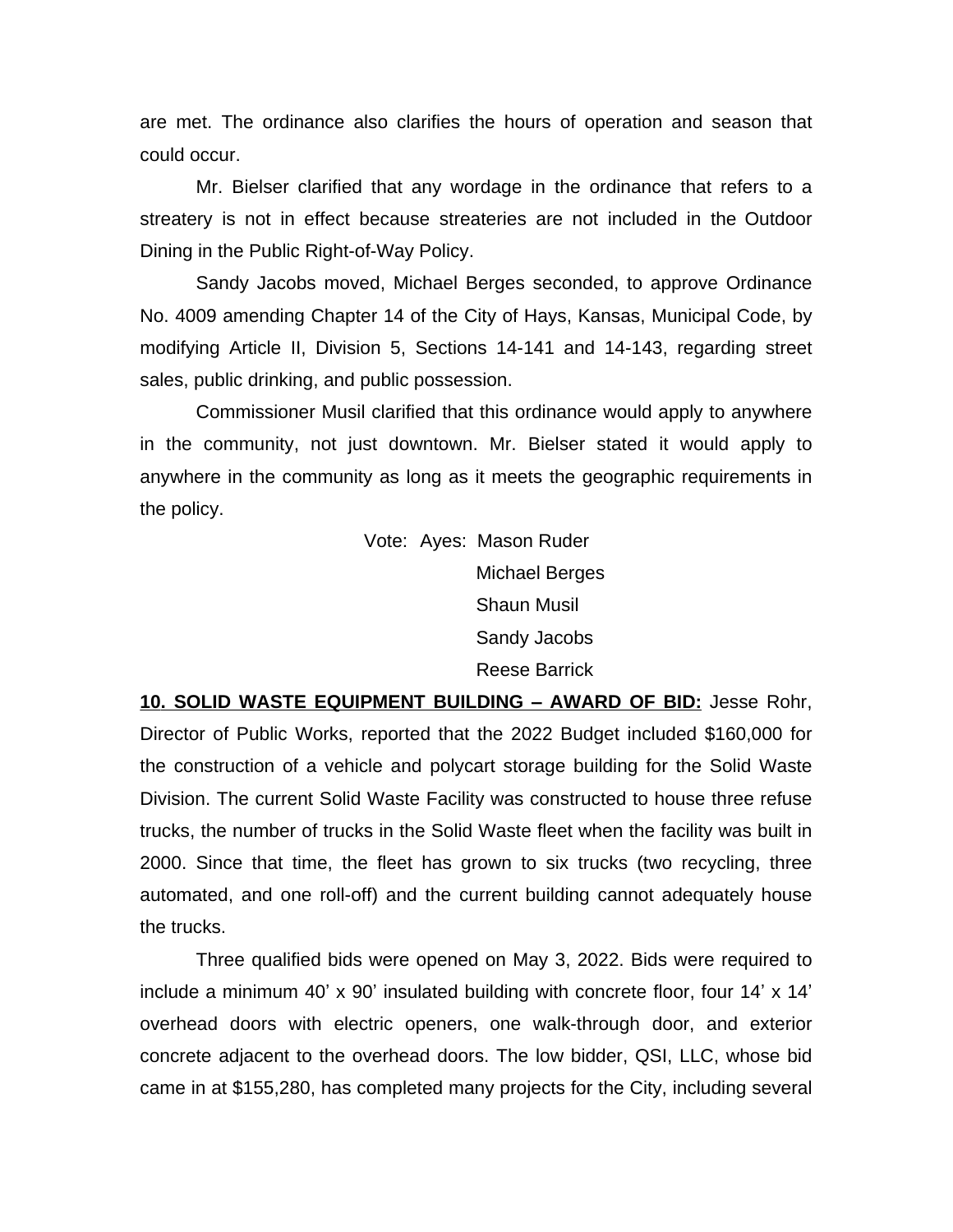structures for the Parks Department and sports complex, and seem to be highly qualified based on those projects. The electrical service was quoted separately from the building bid to provide the opportunity for better quotes and break out the cost of the electrical portion of the project. The total project cost, including the building and electrical service, is expected to be \$172,830. The amount budgeted in 2022 was \$160,000. Mr. Rohr stated that unfortunately the building costs have gone up since originally quoted over a year ago. If award of bid is approved, the \$12,830 over the budget amount would be funded out of Solid Waste Reserves, which is adequately funded to cover this expenditure.

Shaun Musil moved, Reese Barrick seconded, to award the bid to QSI, LLC and authorize the expenditure of up to \$172,830 of Solid Waste Reserve funds to cover the cost of construction of the Solid Waste equipment storage building and the necessary electrical service for the structure.

> Vote: Ayes: Mason Ruder Michael Berges Shaun Musil Sandy Jacobs Reese Barrick

**11. SERVICE DIVISION DUMP TRUCKS – AWARD OF BID:** Jesse Rohr, Director of Public Works, stated the 2022 Budget included \$565,000 for the purchase of three new dump trucks with snow removal equipment for the Public Works, Service Division. The current trucks are all 2002 models, having exceeded their service life and are in need of replacement.

Mr. Rohr stated two qualified bids were received. The total low bid for the three trucks that met all specifications is \$564,974. Staff recommends awarding the bid to WKI Operations, Inc. (DBA Wichita Kenworth) for the purchase of one Kenworth T-480V single-axle dump truck with plow and spreader and two Kenworth T-480V tandem-axle dump trucks with plows, spreader, and brine applicator system, for the total amount of \$564,974.

Reese Barrick moved, Michael Berges seconded, to award the bid for the purchase of one Kenworth T-480V single-axle dump truck with plow and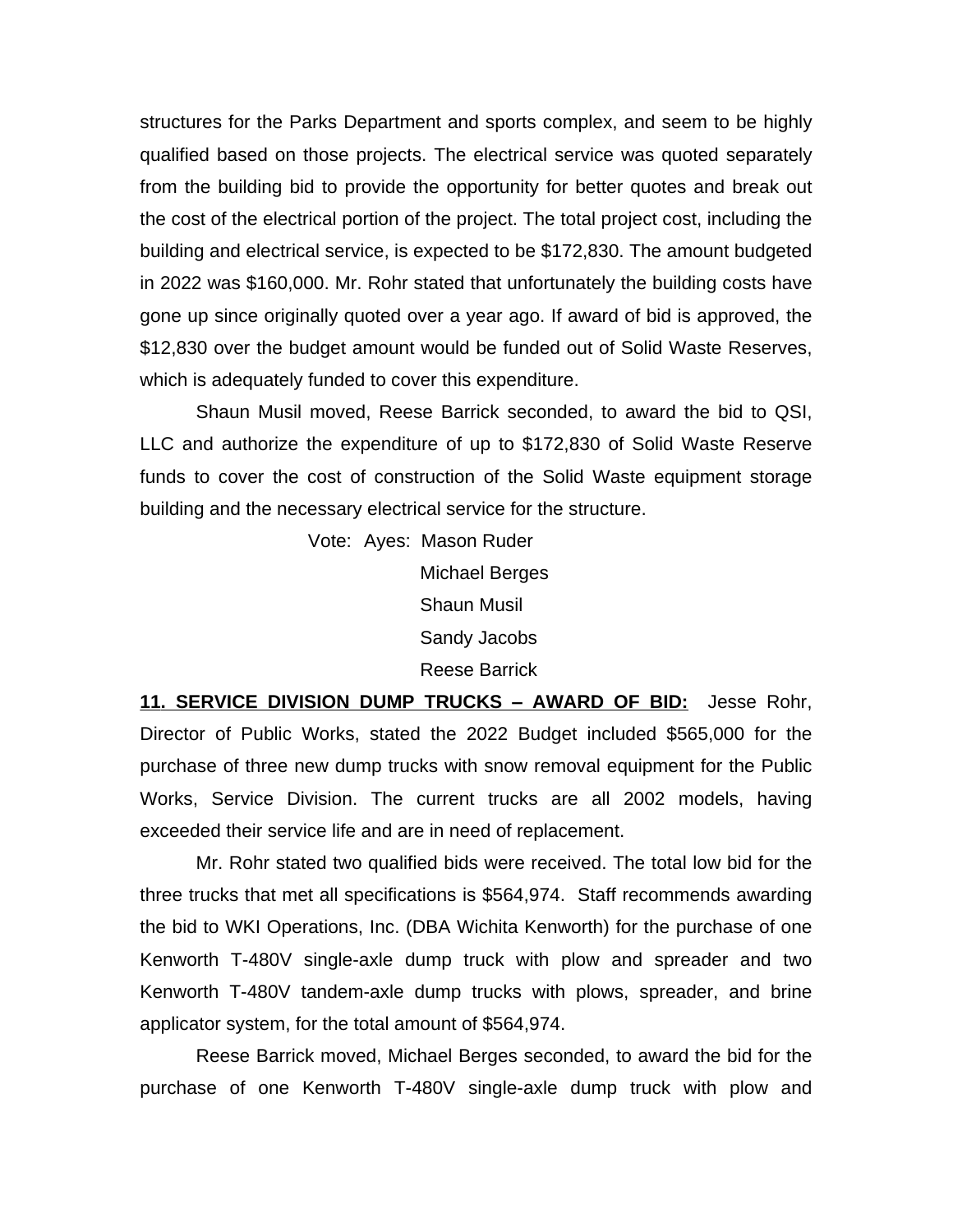spreader and two Kenworth T-480V tandem-axle dump trucks with plows, spreader, and brine applicator system, for the total amount of \$564,974, to be funded out of the New Equipment Reserve Fund.

> Vote: Ayes: Mason Ruder Michael Berges Shaun Musil Sandy Jacobs Reese Barrick

**12. HICKOK PARK STORM SEWER REHAB – AWARD OF BID:** Jesse Rohr, Director of Public Works, stated two large diameter reinforced concrete pipes carrying storm water from the area of 27th Street and Indian Trail and discharging into Chetolah Creek at Hickok Park have begun to fail creating a hazard to the public and to infrastructure in the area. City Staff solicited bids to rehab the storm sewer infrastructure and restore the area around the discharge of these pipes.

Bids were received on April 26, 2022, from four bidders, with the low bid coming from M&D Excavating, Inc. of Hays. Since the need for this corrective action was not known at the time the 2022 Budget was prepared, this project was not budgeted. However, adequate funds exist within the Stormwater Operating Budget Contingency line item to cover the \$27,807.50 cost of the low bid.

Michael Berges moved, Shaun Musil seconded, to accept the low bid from M&D Excavating, Inc., and authorize the expenditure of \$27,807.50 to be funded from Stormwater Contingency.

> Vote: Ayes: Mason Ruder Michael Berges Shaun Musil Sandy Jacobs Reese Barrick

**13. USD 489 EDUCATIONAL SALES TAX ORDINANCE:** Kim Rupp, Director of Finance, stated that the local voters have approved a proposition to authorize the levy of a .5% Educational Sales Tax for USD 489. The sales tax is set to begin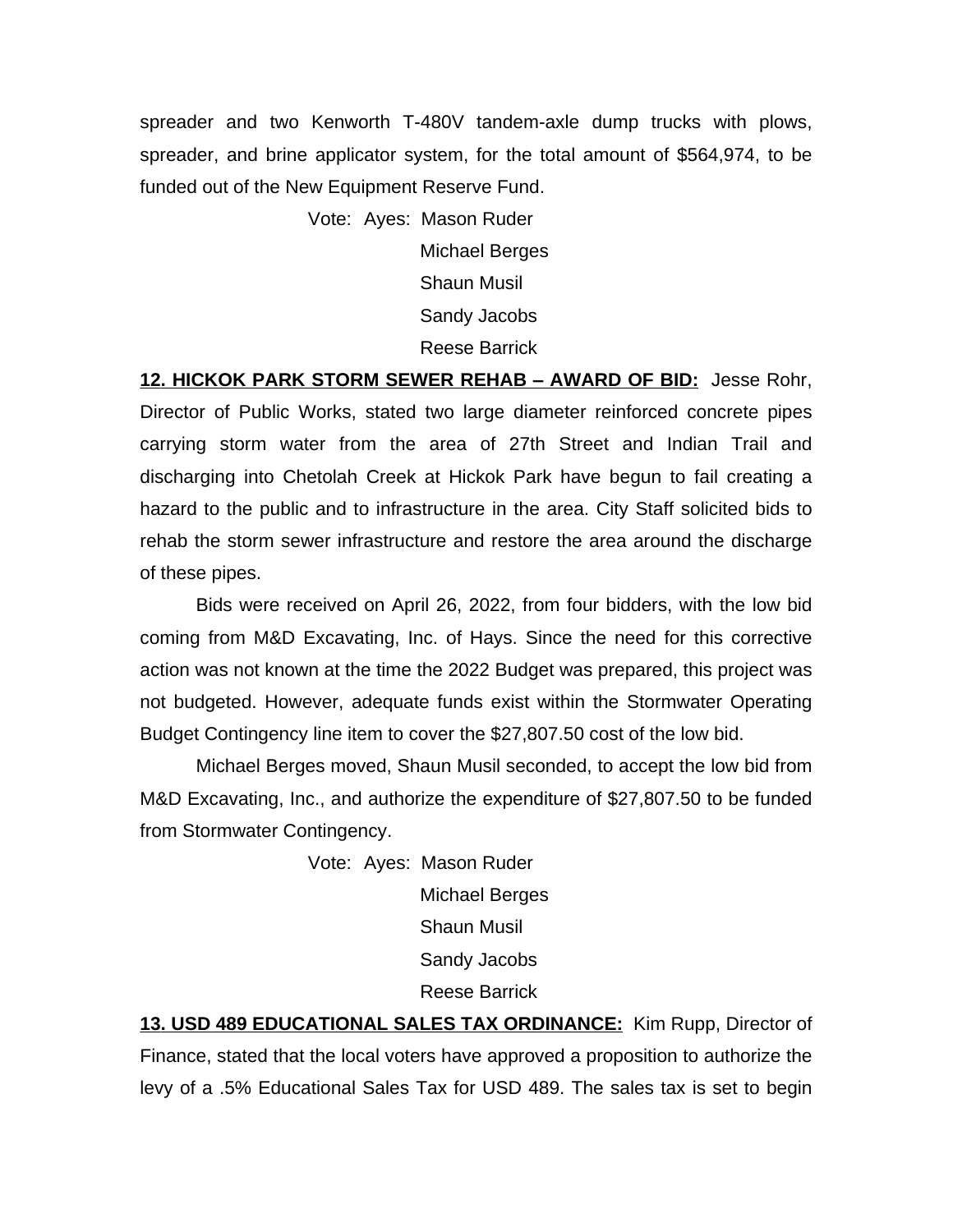October 1, 2022 and terminate in 10 years. The City Commission is tasked with approving an ordinance to enact the tax.

Sandy Jacobs moved, Reese Barrick seconded, to approve Ordinance No. 4010 implementing the levy of the .5% Educational Sales Tax and the application of the revenue received therefrom.

> Vote: Ayes: Mason Ruder Michael Berges Shaun Musil Sandy Jacobs Reese Barrick

**14. PROGRESS REPORT:** Assistant City Manager, Collin Bielser, presented a monthly report of city-related activities, services, and programs.

**15. HAYS HAPPENINGS/UPCOMING EVENTS:** Melissa Dixon, Director of the Convention and Visitors Bureau, presented information on events that will be going on in Hays during the month of June.

**16. COMMISSION INQUIRIES AND COMMENTS**: Commissioner Barrick stated Stonepost Apartments will hold an open house on May 31<sup>st</sup> showing their 18 new multi-family apartments. He added that the Sahara Sea Monsters traveling exhibit will open at Sternberg Museum this weekend. He also noted that Sunflower Summer is back, it is a program of the Kansas State Department of Education and will allow families to go to over 90 different zoos and museums across the state for free.

Commissioner Jacobs thanked the Hays Parks Department for repairing the ARC Park splash pad so quickly. She encouraged everyone this Memorial Day to recognize the soldiers who gave the ultimate sacrifice for our country and our freedom.

Commissioner Musil stated he hopes that as a nation we can work together to do something about the school shootings.

Vice-Mayor Berges noted the wide gamut of items on the agenda and stated it is a pleasure serving as a City Commissioner.